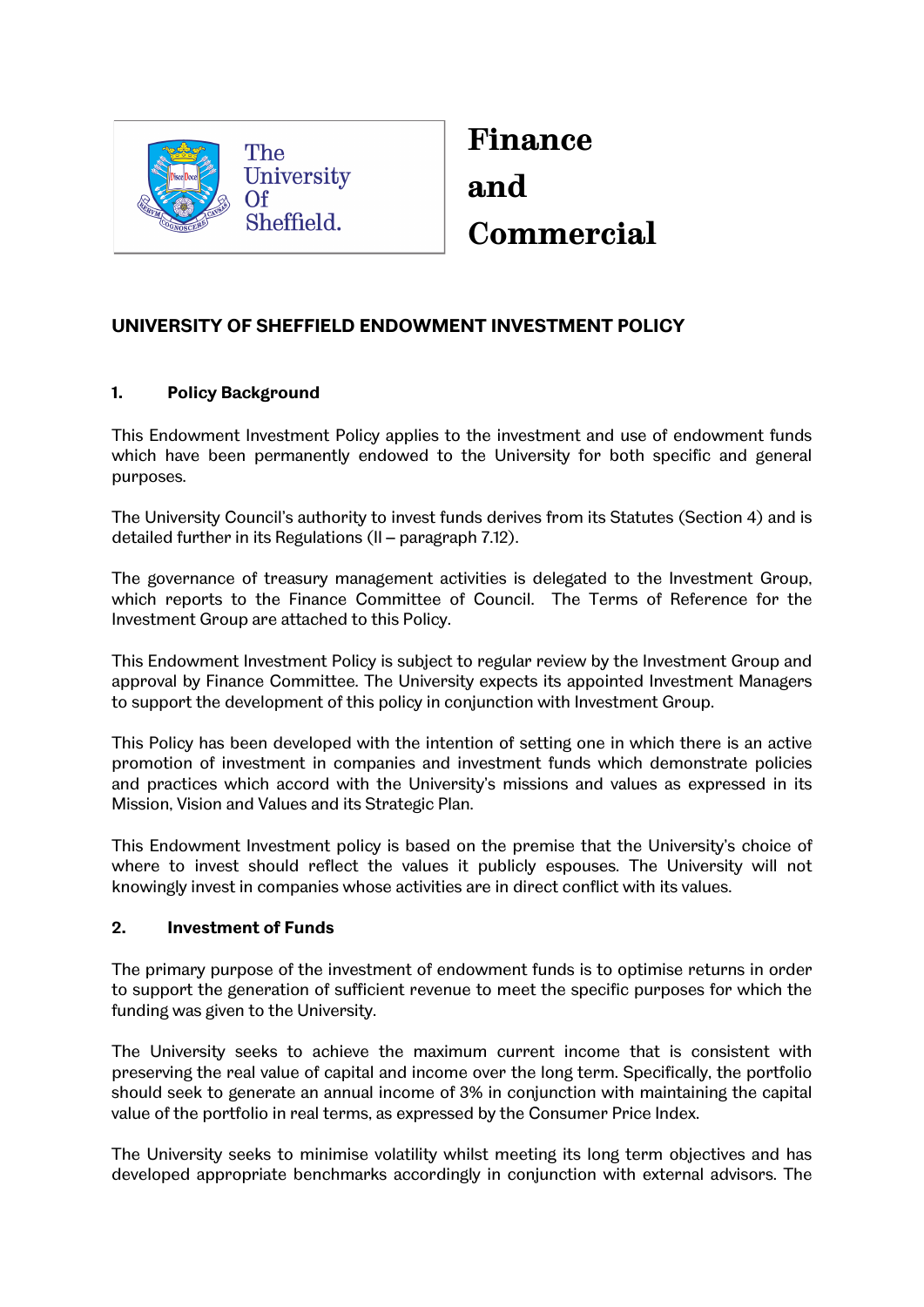University's appointed Investment Managers are required to manage the assets of the portfolio in accordance with the guidelines set out in the Client Investment Profile within the Client Agreement and in line with the agreed Endowment Investment processes outlined below.

## **3. Investment Criteria**

The University of Sheffield is committed to investing its funds on a socially responsible basis. The University believes that to accord with its values when investing its funds, regard must be made to social, environmental, sustainability and governance issues.

In making investment decisions the University expects its appointed Investment Managers to encourage good behaviour or discourage poor behaviour through the screening of investments, either positively or negatively and through the direct engagement with firms. Investment Managers should seek to eliminate exposure to the following areas:

- explicit environmental damage;
- manufacture or sale of armaments;
- the manufacture of tobacco products;
- the sale of tobacco products (where the investment is in companies that derive more than 10% of their revenue from selling tobacco products); and
- the manufacture of non-pharmaceutical products that are being tested on animals for cosmetic or other non-medical purposes.

In making investment decisions the University expects its Investment Managers to actively consider the following areas (this list should not be considered as exhaustive):

- Promotion of sustainability, good business ethics and good employment practices;
- Protection of the global environment, its climate and its biodiversity;
- Promotion of community investment;
- Promotion of international co-operation and an end to international conflict;
- Protection of human rights and equality; and
- Sustainable provision and procurement of essential resources and services.

While operating within these criteria and in line with the guidelines set as detailed in the Client Investment Profile within the Client Agreement, appointed Investment Managers are left at their own discretion to select individual stocks and to operate within their own Socially Responsible Investment Policy.

#### **4. Future donations**

Those future gifts that are given to the University to produce income will be invested in accordance with this Endowment Investment Policy and within the asset allocation strategy prevalent at the time, unless the donor makes specific requests around such investment. The donor's wishes will be respected if practicable and comply with the University's Ethical and Reputational Risk Framework.